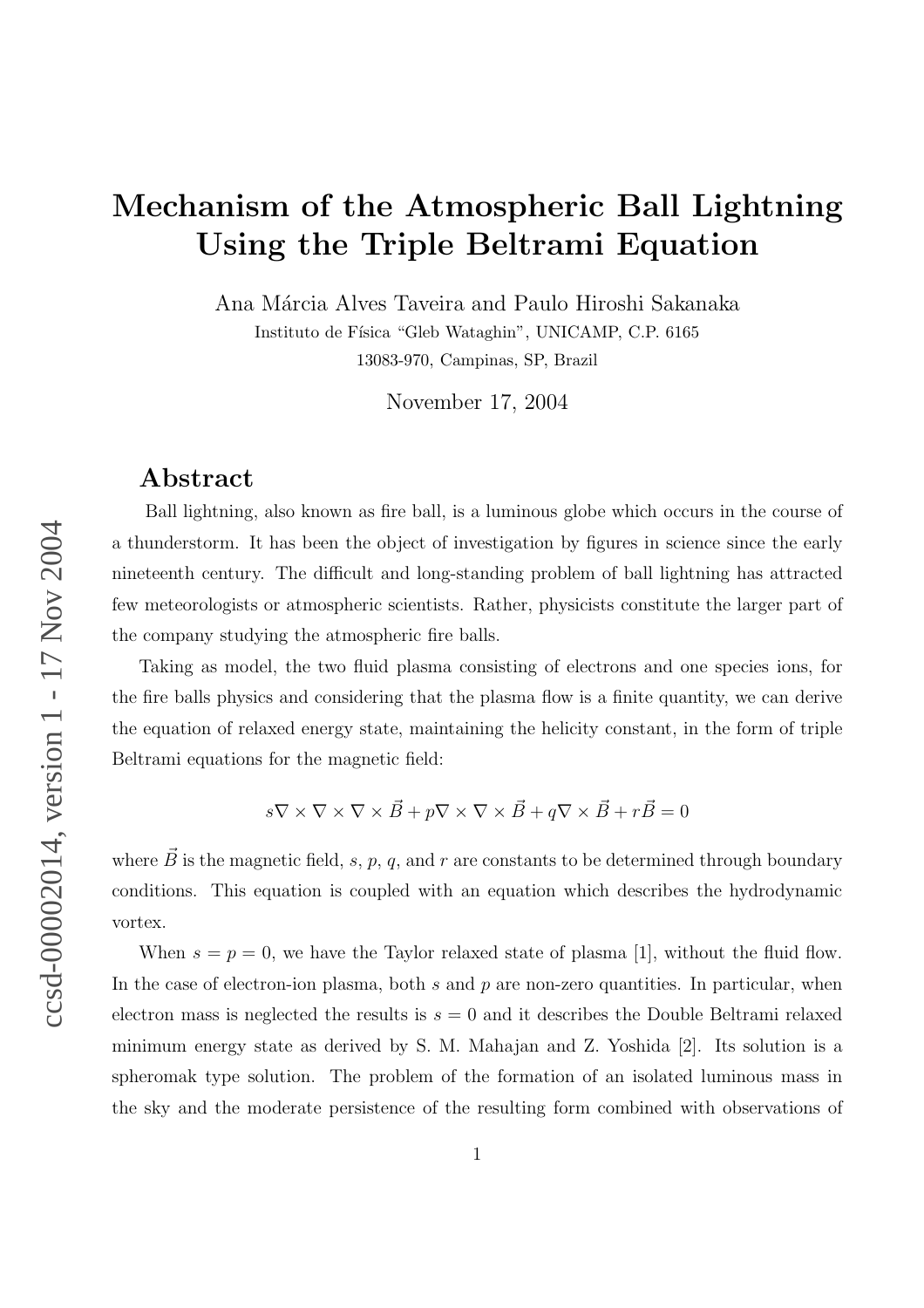ball lightning describing hollow globes, surface coronas and rapid rotation led to theories depicting ball lightning as a vortex. We explore the solutions of this equation using the method of Chandrasekhar-Kendall [3] eigenfunctions and appropriate boundary conditions similar, but more extensive, to the description given by Shukla, Dasgupta and Sakanaka [4]. We will show solutions which might explain the fire ball configurations.

#### 1. Introduction

Ball lightning is a luminous globe which occurs in the course of a thunderstorm. It has been the object of investigation by well known scientists since the early nineteenth century. Although its appearance is very haphazard and far less frequent than ordinary linear lightning, it is a source of astonishment when the fire ball is observed in the lower atmosphere, often entering dwellings while floating at a leisurely pace. By its random appearances, it has eluded the measurements with the scientific instruments. Even photographic captures of fire balls are rare. However, from the qualitative reports of eye-witnesses reports (now it numbers in the thousands, particularly from collections from the Soviet Union) the general properties can be deduced despite the wide variability found in the reports.

Ball lightning makes appearance as flame globe, typically in orange, red-orange or intense white, and less often in blue, green or yellow. Its dimensions is usually 25-30 cm in diameter, but much smaller or much larger dimensions are also notified in the reports (from 1 cm to 10 m and larger). The color of the ball lightning would depend on the current in the channel as in the experiments in which a weak current gives a bluish glow while increasingly stronger currents gives dark red, brick red, orange red, and finally white. Occasionally, the balls move against the direction of prevailing winds and penetrate window panes without making a hole in the glass; it is these properties that Ohtsuki and Ofuruton report from their experimental discharges.

The difficult and long-standing problem of ball lightning has attracted only few meteorologists or atmospheric scientists. Rather, physicists constitute the larger part of the company studying the atmospheric fire balls. Numerous theories have been put forward, covering chemical, electrical, nuclear and relativistic models. New states of matter have been proposed to explain the unusual properties reported for ball lightning.

The problem of the formation of an isolated luminous mass in the sky and the moderate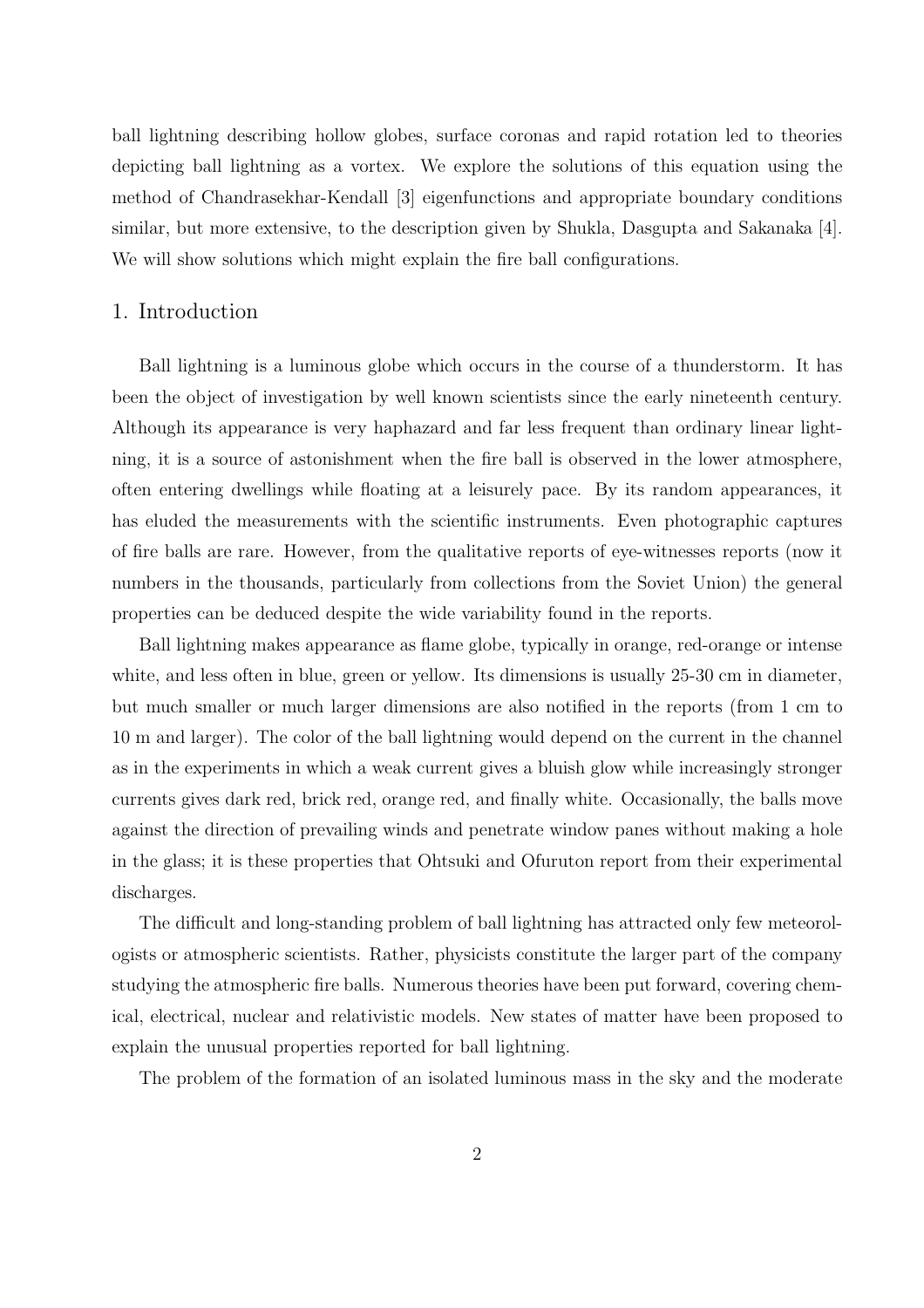persistence of the resulting form combined with observations of ball lightning describing hollow globes, surface coronas, and rapid rotation led to theories depicting ball lightning as a vortex.

The generation of small vortexes constituting ball lightning in the atmosphere by whirl winds, cyclones, or tornadoes was suggested following numerous observations of fire balls in connection with a tornado which appeared at night in France in 1890.

The possibility of a close relationship between the formation of ball lightning and tornadoes has been suggested, The combined action of electrical and hydrodynamic forces in generating ball lightning as a highly ionized vortex was specifically adduced in general terms in 1905.

The magnetic field generated by rotation of charged particles in the ring, evidently in helical paths in its cross section as well as in circular paths around the ring, was suggested to assist in confinement. The discharge of a large current through a fine wire ring was presented as a method of generating such a vortex.

The vortex theories provide a very direct explanation of the numerous observations indicating rotation of ball lightning. The formation of luminous globes of this type can be readily ascribed to either the role of a preliminary linear lightning flash or the hydrodynamic action of a whirl wind.

Some vortex theories may be classified equally well as electrical discharge theories and, especially in the most recent examples, as plasma theories. None of the studies of ball lightning as a vortex, however, has conclusively dispelled by detailed consideration the serious difficulties on which other theories have founded, such as the continued luminosity of the balls for long periods while they travel inside structures. If the vortex is to be an isolated, selfcontained sphere, its energy would be expended in viscous drag and turbulence in a very short time.

We explore the possibilities of relaxed states of plasma for atmospheric plasma with positive charged particles, and electrons in the form of Triple Beltrami equations. It is shown that the associated velocity field has the similar vortex structure as in the magnetic field. Solutions of this equation is obtained using the method of Chandrasekhar-Kendall eigenfunctions and appropriate boundary conditions similar, but more extensive, to the description given by Shukla, Dasgupta and Sakanaka [2] . We will show solutions which might explain the ball lightning configurations.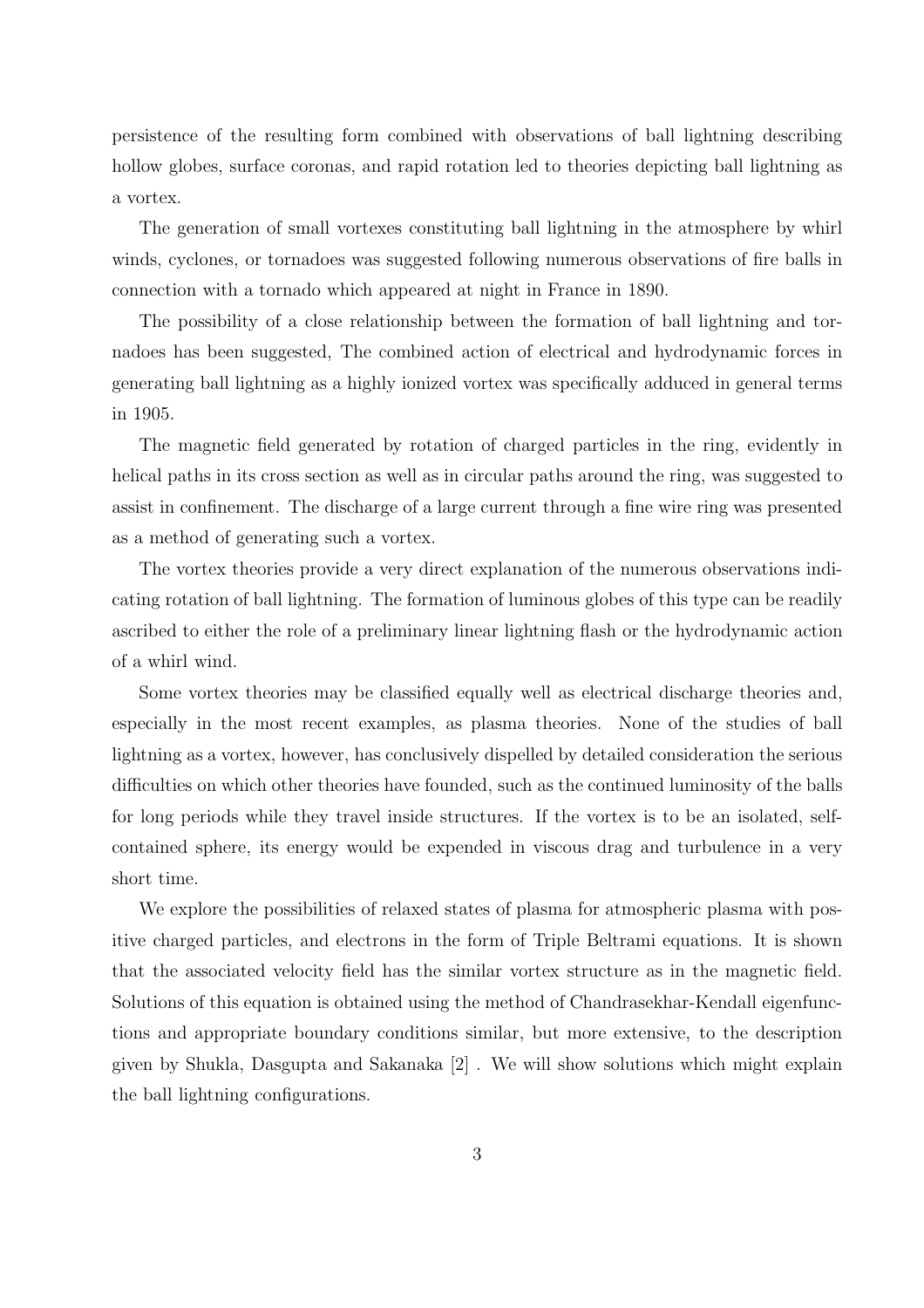#### Theory

We consider a warm, homogeneous, electron-ion plasma. The dynamics of low phase velocity e-i plasma are governed by the electron and ion momentum equations, which are, respectively,

$$
\frac{\partial \mathbf{v_e}}{\partial t} + \frac{1}{2} \nabla \mathbf{v_e}^2 - \mathbf{v_e} \times \nabla \times \mathbf{v_e} = -\frac{e}{m_e} \left[ \mathbf{E} + \frac{1}{c} \mathbf{v_e} \times \mathbf{B} \right] - \frac{1}{m_e n_e} \nabla p_e \tag{1}
$$

and

$$
\frac{\partial \mathbf{v_i}}{\partial t} + \frac{1}{2} \nabla \mathbf{v_i}^2 - \mathbf{v_i} \times \nabla \times \mathbf{v_i} = \frac{e}{m_i} \left[ \mathbf{E} + \frac{1}{c} \mathbf{v_i} \times \mathbf{B} \right] - \frac{1}{m_i n_i} \nabla p_i \tag{2}
$$

supplemented by Faraday's law

$$
\frac{\partial \mathbf{B}}{\partial t} = -c \nabla \times \mathbf{E},\tag{3}
$$

and Ampere's law

$$
\nabla \times \mathbf{B} = \frac{4\pi}{c} \mathbf{J} = \frac{4\pi}{c} n e (\mathbf{v_i} - \mathbf{v_e}) \equiv \frac{8\pi}{c} n e \mathbf{U}
$$
(4)

where  $\mathbf{v}_{e}$  ( $\mathbf{v}_{i}$ ) is the electron (ion) fluid velocity,  $\mathbf{U} = \frac{1}{2}$  $\frac{1}{2}(\mathbf{v_i}-\mathbf{v_e})$ , and, **E** (**B**) is the electric (magnetic) field,  $n_e$  ( $n_i$ ) is the uniform electron (ion) number density (given by the continuity equation), e is the magnitude of the electron charge,  $m_e$  ( $m_i$ ) is the electron (ion) mass, and  $p_e$  ( $p_i$ ) is the scalar electron (ion) pressure. The fluid velocity **V** for e-i plasma is defined by,

$$
\mathbf{V} = \frac{m_i \mathbf{v_i} + m_e \mathbf{v_e}}{m_i + m_e} \simeq \mathbf{v_i} + \mu \mathbf{v_e}, \quad \mu = \frac{m_e}{m_i}
$$
(5)

one gets

$$
\mathbf{v_i} = \mathbf{V} + 2\mu \mathbf{U}, \quad \mathbf{v_e} = \mathbf{V} - 2\mathbf{U}
$$
 (6)

From equation (4), we can write,

$$
\mathbf{U} = \frac{c}{8\pi n e} \nabla \times \mathbf{B}
$$

Using this, the electron and ion velocities can be expressed in the normalized form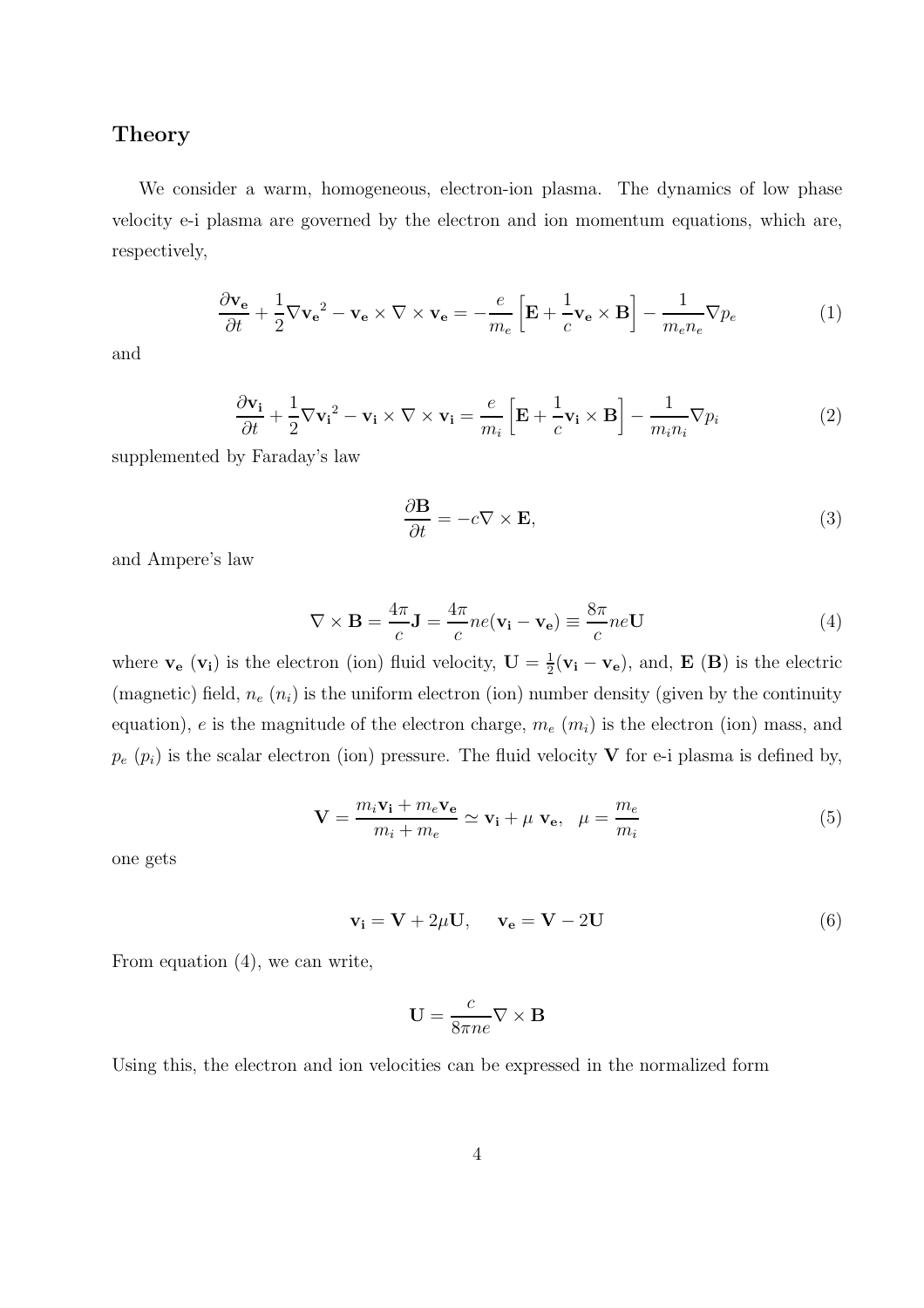$$
\mathbf{v}_{i} = \mathbf{V} + \sqrt{\mu} \nabla \times \mathbf{B}, \quad \mathbf{v}_{e} = \mathbf{V} - \frac{1}{\sqrt{\mu}} \nabla \times \mathbf{B}
$$
 (7)

We normalize the variables and to express the momentum equations, we start with (1) and (2) and after taking "curl" of both sides, in a dimensionless form; the magnetic field B is normalized to some arbitrary  $B_0$ , the velocity to  $V_0 = B_0/\sqrt{4\pi n_e m_i}$ , length and time by skin depth for e-i plasma  $\lambda = c/\omega_{p_e} = c/\sqrt{4\pi n_e e^2/m_e}$  and inverse of cyclotron frequency,  $\tau_c = (m_e c/eB_0)$  respectively. Taking "curl" of both sides of equations (1) and (2), and using equation (7) and the Faraday's law, equation (3), we get the momentum equations for electron and ion in normalized variables. Introducing a pair of generalized vortices,  $\Omega_i$ ,  $\Omega_e$ 

$$
\Omega_{\mathbf{i}} = \nabla \times \mathbf{v}_{\mathbf{i}} + \sqrt{\mu} \mathbf{B}; \quad \Omega_{\mathbf{e}} = \nabla \times \mathbf{v}_{\mathbf{e}} - \frac{1}{\sqrt{\mu}} \mathbf{B}
$$
\n(9)

and effective velocities,  $U_i$ ,  $U_e$  (these velocities are the normalized electron and ion velocities), where

$$
\mathbf{U}_{\mathbf{e}} = \mathbf{V} - \frac{1}{\sqrt{\mu}} \nabla \times \mathbf{B}, \quad \mathbf{U}_{\mathbf{i}} = \mathbf{V} + \sqrt{\mu} \nabla \times \mathbf{B}
$$
 (10)

the electron and ion momentum equations can be put in a symmetric form,

$$
\frac{\partial \Omega_{j}}{\partial t} - \nabla \times (\mathbf{U}_{j} \times \Omega_{j}) = 0, \quad (j = i, e)
$$
\n(11)

The above equations show the effects of the coupling of magnetic field and flow in an exact form. We can look for a simple equilibrium solution of the above equation, the simplest equilibrium is obtained as  $\mathbf{U_j} \parallel \mathbf{\Omega_j}$ ,  $(j = 1, 2)$ . Thus we get,

$$
\mathbf{U}_{\mathbf{e}} = \mathbf{V} - \frac{1}{\sqrt{\mu}} \nabla \times \mathbf{B} = a_1 (\nabla \times (\mathbf{V} - \frac{1}{\sqrt{\mu}} \nabla \times \mathbf{B}) - \frac{1}{\sqrt{\mu} \mathbf{B}})
$$
(12)

and,

$$
\mathbf{U_i} = \mathbf{V} + \sqrt{\mu} \nabla \times \mathbf{B} = a_2 (\nabla \times (\mathbf{V} + \sqrt{\mu} \nabla \times \mathbf{B}) + \sqrt{\mu} \mathbf{B})
$$
(13)

where,  $a_1$  and  $a_2$  are two arbitrary constants, to be determined by the physics of the problem (such as boundary conditions, etc). The above two equations can be combined, after eliminating either V or B.

The equation for **B** can be written,